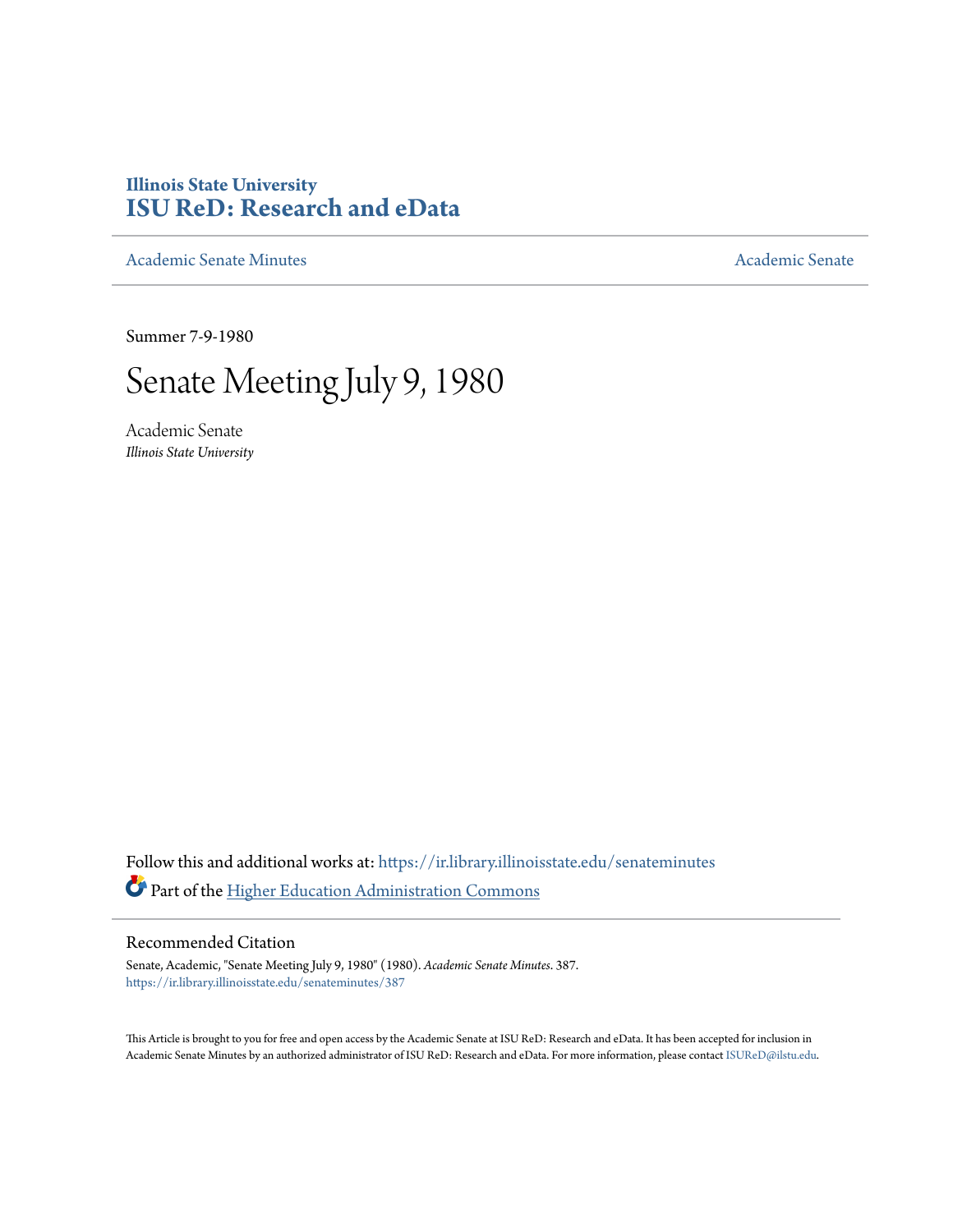# ACADEMIC SENATE MINUTES (not approved by the Academic Senate)

July 9, 1980 Volume XI, No. 18

Contents

Call to Order

Roll Call

Approval of Minutes of June 25, 1980

Chairperson's Remarks

Vice Chairperson's Remarks

Administrators' Remarks

Student Body President's Remarks

Honors Program Early Admission Policy

Proposal for Midwestern Archeological Research Services

Committee Reports

Communications

Adjournment

Meetings of the Academic Senate are open to members of the University Community. Persons attending the meetings may participate in discussion with the consent of the Senate.

Persons desiring to bring items to the attention of the Senate may do so by contacting any member of the Senate.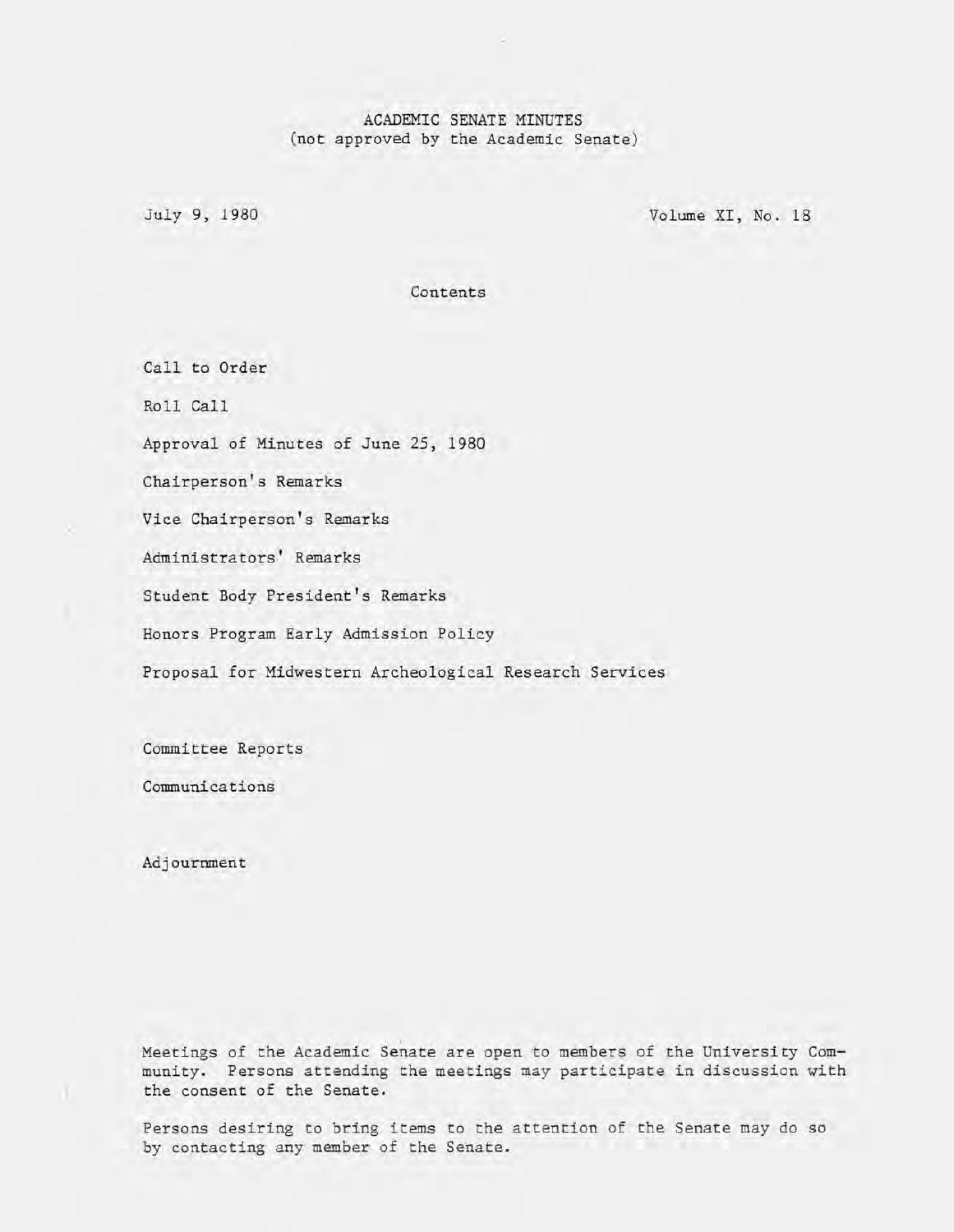# ACADEMIC SENATE MINUTES (not approved by the Academic Senate)

July 9, 1980 Volume XI, No. 18

# Call to Order

The meeting was called to order by Chairperson Cohen at 7:00 p.m. in airconditioned Schroeder 230. (See Mr. Tuttle's statement on page 4 for reason for move out of Stevenson Hall.)

Roll Call

The roll was called by Secretary Kohn and a quorum was declared present.

Approval of Minutes of June 25, 1980

XI,130 On a motion by Madore/Schmaltz, the minutes were approved with the following correction by Mr. Friedhoff: Page 3, strike "... to eliminate the present fall break," and add, "...to change fall break from October 3-6...." The motion passed on a voice vote.

Chairperson's Remarks

There were no remarks.

Vice Chairperson's Remarks

Mr. Barton announced that the Office of Admissions & Records needs tour guides from 10-11:30 a.m., on July 18, for 800 visitors (prospective students). Dave Colee and John Hansen should be contacted by those students who are interested. Mr. Barton also complimented the ground crew for their work this summer, a sentiment later endorsed by Mr. Madore.

#### Administrators' Remarks

Provost Boothe requested an executive session at 7:07 p.m. The open meeting resumed at 7:10 p.m.

Mr. Boothe announced that the Governor vetoed the higher pay raise passed by the Illinois Legislature, and approved pay raises of 8% on 95% of the base .

# Student Body President's Remarks

There were no remarks.

INFORMATION ITEMS

# Honors Program Early Admission Policy

Mr. Schmaltz, chairperson of the Academic Affairs Committee, reported that the Honors Program is requesting a change in policy, under the eligibility section,

 $-2-$  .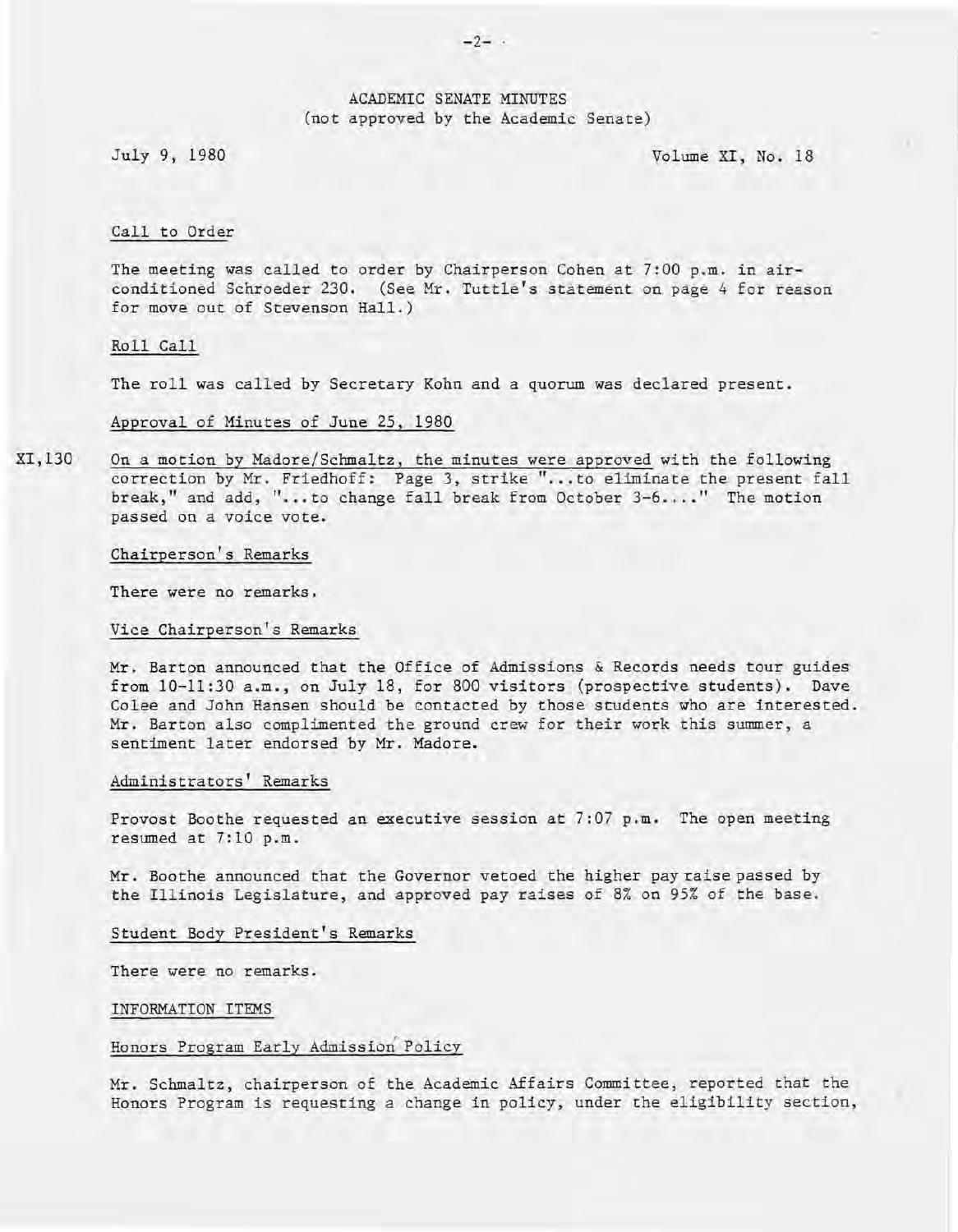by inserting the word "usually" to read: "Superior high school students who have usually completed their junior year and who can meet the requirements for admissions." This would give the university a recruiting edge. Mr. Cohen requested that the matter not be brought back at the next meeting as an action item so that wider implications of the program can be discussed in the meantime. In answer to a question by Mr. Friedhoff, Mr. Cohen indicated that the whole early admissions question would be undergoing further study.

# Proposal for Midwestern Archeological Research Services

Mr. Schmaltz reported the Academic Affairs Committee wholeheartedly supported the proposal. He introduced Professor Dorothy Lee, Chairperson of the Sociology/ Anthropology/Social Work Department, and Professor Edward B. Jelks, Director of the Program. Mr. Jelks reported that the actual digging would be done by students, the plan being to set up a staff for the operation which would oversee 35-40 temporary laborers. When asked by Mr. Madore if any new money was needed for the program, Mr. Jelks responded that space problems would have to be faced in the future, but there were adequate funds for support services. Mr. Kohn asked if the program would ever be funded by general revenue money and was assured that this would not be approved. Replying to Mr. Fisher, Mr. Jelks said students involved in the program earn money or academic credit or a combination of both. Graduate students have theses work supplemented,and faculty who are paid by the grant serve on theses committees, and teach university courses when necessary.

#### COMMITTEE REPORTS

## Academic Affairs

Mr. Schmaltz explained, for information purposes, a measure passed by the Board of Regents according to which students who withdraw during the first 30 days <sup>I</sup> of a semester (instead of ten) may receive a full refund from the Admissions and Records Office. After that time, they will have to negotiate the refund through Mr. Quane's office.

Mr. Schmaltz further reported that at its July 2 meeting, the committee discussed with Mr. John Sharpham the use of Instructional Development Program (IDP) money to fund a "think tank." After considerable discussion the committee was recommending that no action be taken by the Senate. Mr. Friedberg stated the rationale behind this program had been questioned and asked if this had been answered to the satisfaction of the committee. He was informed that this year's program was finished, that it was being evaluated, and with it the possibility of obtaining outside funds for next summer. While Ms. Ritch pointed out that there were no abuses of the system, Mr. Friedhoff expressed concern about duplication of effort in having another think tank. Mr. Schmaltz reported that the IDP Committee felt strongly about funding only quality proposals which were competitive and regarded it as important at this time to have a group of faculty make a concentrated effort to look at the future and write some pertinent papers. However, the entire IDP program was being re-evaluated. Mr. Barton asked if consideration had been given to using IDP money for funding University Studies course development and was informed by Mr. Rives that grant applications for the summer of 1980 had to be submitted before the University Studies Program was adopted, although serious consideration had been given to using the IDP funds in this way.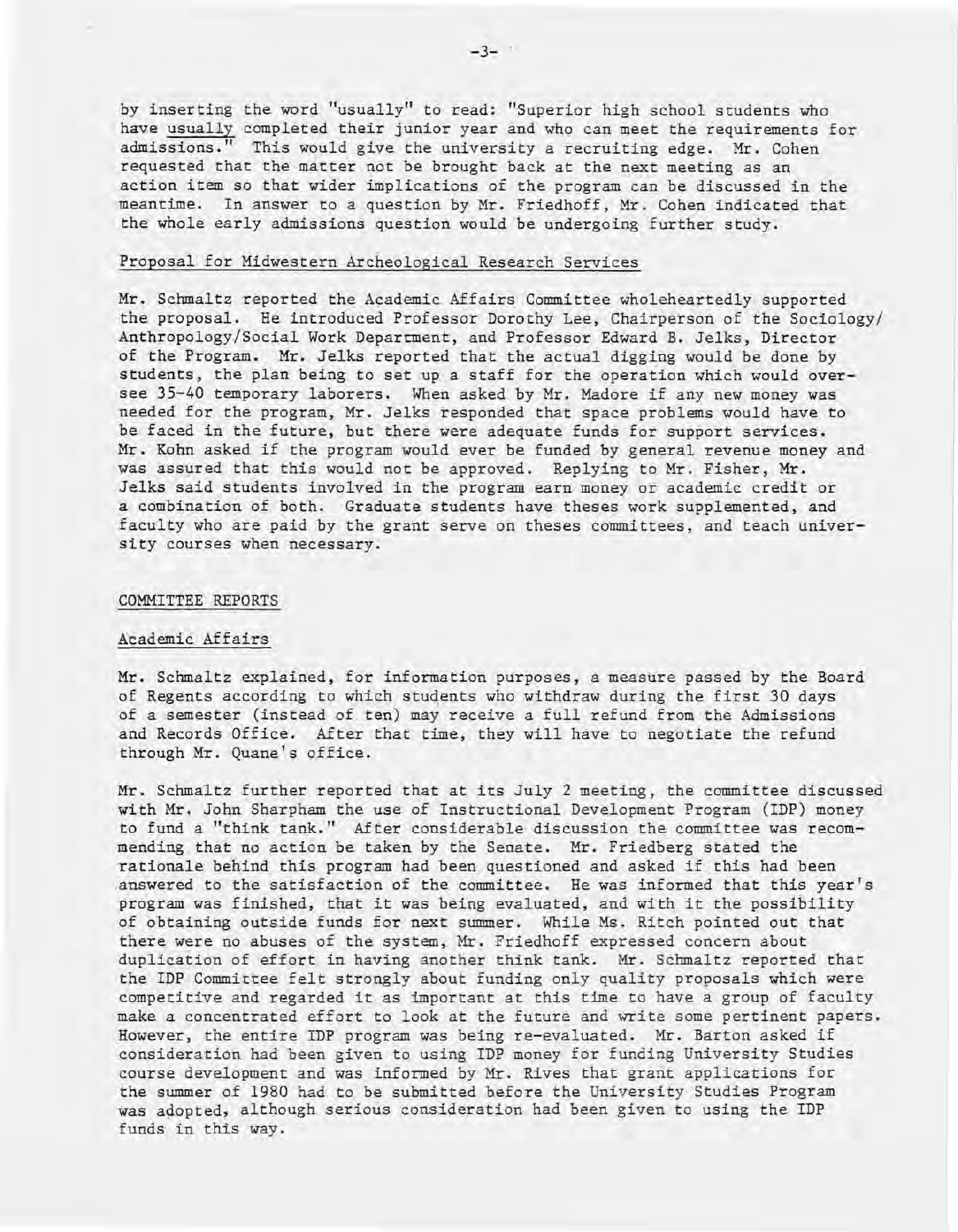# Administrative Affairs

Mr. Tuttle reported that the committee would be meeting at 6:30 on August 6, but had no agenda at this time.

## Executive Committee

Mr. Barton reported that the next meeting would be July 30.

## Faculty Affairs

Mr. Boaz spoke of the University Library Committee's and the Library's concern about the large number of overdue books by faculty, currently reported to be 7,000 books. These are loaned for one semester with the understanding that the Library may recall any book requested by another reader, but no sooner than two weeks after the initial loan. Studies conducted by the Library staff in 1978 and 1979 indicate that only about one-third of a sample of faculty borrowers returned books requested within a week. At present, the library is implementing a new circulation system and all books need to be returned during the summer, no later than August 15, 1980. In cases of non-compliance, replacement costs may be billed to the faculty member by the Library, through the Business Office. The Library was asking for Senate support for this policy. Mr. Kraus, Director of University Libraries, was present to answer questions. There was general agreement expressed and the questions dealt mainly with how such fines would be collected (answer: eventually using- collection agencies and small claims court); what were other universities doing (no clearcut answers); whether the 7,000 figure was not exaggerated; and, what would be the budget ramifications if replacement costs were collected. Mr. Kraus also stated that under the new system cards won't have to be filled out by hand for every book borrowed.

#### Joint University Advisory Committee

The Board of Regents will be meeting on July 24 at Illinois State.

# COMMUNICATIONS

Mr. Tuttle read the following statement and requested that it be a part of the printed record of the Academic Senate:

It may be possible that I am the only person on campus concerned about the air conditioning--or lack of air conditioning--in Stevenson Hall. If that is the case, then I am exercising my right as a Senator to express my lone voice in the wilderness. It is my understanding that many others are concerned--so concerned they have ceased to complain through appropriate channels. My reason for making this statement a matter of record is to refute the often heard rumor that in some places of responsibility on campus this lack of air conditioning is viewed as an isolated incident for a short duration this summer. That just is not true.

So far during the summer months and even back into May, there have been only three or four days when the temperature in Stevenson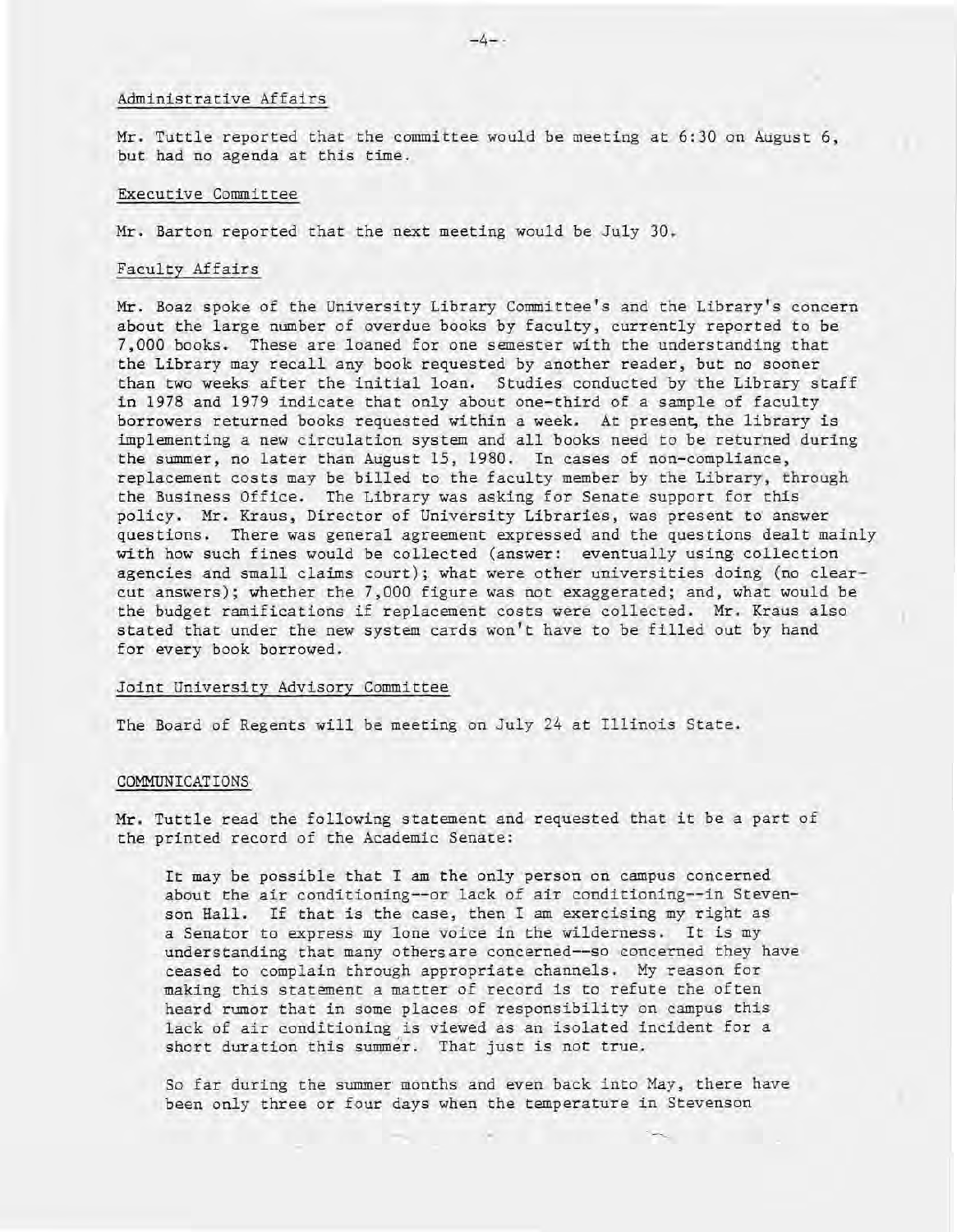Hall has been below 850F. Many days the last two weeks the temperature has been over 90°, just like outdoors. As of today--tonight at  $6:30$  p.m.--the temperature in room  $401$  is  $85^{\circ}$ F. Most other parts of the building are above 80.

What is more, a similar condition has existed each summer for the past three years. I do not recall the condition prior to three summers past.

The conclusion to me is obvious. The terrible condition is not one of short duration nor of unusual circumstance. It is ongoing.

Further rumors among workmen in the building are that the condition isn't reported or logged very often. I know that to be false, but I want this communication as a part of the Senate's permanent record so that the deplorable, unworkable condition cannot continue unnoticed. I want the magnitude of this problem to be a matter of record.

Mr. Grever asked for clarification of a statement by Mr. Hirt in the June 18, 1980, minutes of the Executive Committee, ".... if 'Operation Bootstrap' could be reconsidered by the Senate, based on the fact that it was a 4-year program." Mr. Cohen said that a motion to rescind would be in order, as per Robert's Rules of Order and that the University Review Committee could, of its own volition, move to change it previous recommendation.

XI,131 Adjournment On a motion by Anderson/Madore, the meeting adjourned at 8:20 p.m.

For the Academic Senate,

Walter Kohn, Secretary

IC:WC:pch